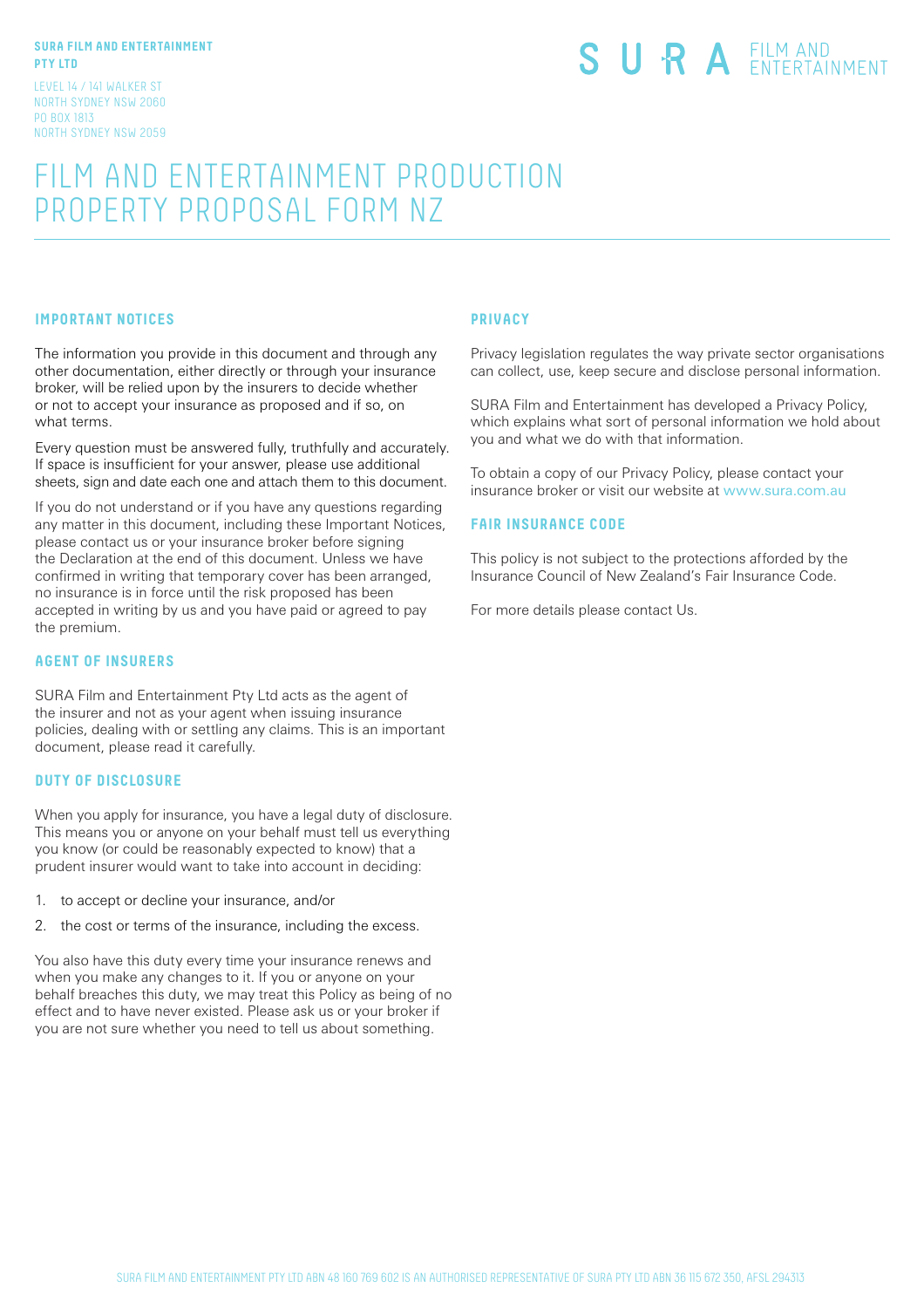| 1.     | Name of Proposer                                                                                                |                                |                  |              |           |
|--------|-----------------------------------------------------------------------------------------------------------------|--------------------------------|------------------|--------------|-----------|
| 2.     | Address                                                                                                         |                                |                  |              |           |
| 3.     | Telephone                                                                                                       | Fax                            |                  |              |           |
|        | Email                                                                                                           |                                |                  |              |           |
| 4.     | (A) Individual<br>Proposer is<br>$\Box$                                                                         | (B) Partnership                | (C) Company      |              |           |
| 5.     | Number of Employees                                                                                             |                                |                  |              |           |
| 6.     | Is the proposer registered for GST?                                                                             |                                |                  | Yes          | l No      |
|        | <b>GST Registration No.</b>                                                                                     |                                |                  |              |           |
| 7.     | Occupation                                                                                                      |                                |                  |              |           |
| 8.     | <b>Experience of Proposer</b>                                                                                   |                                |                  |              |           |
|        |                                                                                                                 |                                |                  |              |           |
|        |                                                                                                                 |                                |                  |              |           |
|        |                                                                                                                 |                                |                  |              |           |
| 9.     | Period of Cover                                                                                                 | From<br>$\prime$<br>$\sqrt{2}$ | To<br>$\sqrt{2}$ |              |           |
|        | 10. Geographical Limits Required                                                                                | New Zealand wide               | Australia wide   |              |           |
|        |                                                                                                                 | Australia and New Zealand      | Worldwide        |              |           |
| 11. a) | Will equipment be loaned out, hired out or rented out?                                                          |                                |                  | Yes          | No        |
|        | Will equipment / props, sets and wardrobe / office contents require fire cover?<br>b)                           |                                |                  | Yes          | No        |
|        | If Yes, please provide copy of your Conditions of Business with this proposal                                   |                                |                  |              |           |
|        | 12. Location to which equipment is returned when not in use and overnight                                       |                                |                  |              |           |
|        |                                                                                                                 |                                |                  |              |           |
|        |                                                                                                                 |                                |                  |              |           |
|        |                                                                                                                 |                                |                  |              |           |
|        | 13. Indicate by ticking if following security measures are in place at premises where equipment usually resides |                                |                  |              |           |
|        | Deadlocks on all external doors                                                                                 | Keyed locks on all windows     |                  |              |           |
|        | Local alarm                                                                                                     | Monitored alarm                |                  |              |           |
|        | 14. Indicate by ticking if following security is in place whilst equipment is locked in a motor vehicle         |                                |                  |              |           |
|        | Engine immobiliser                                                                                              | Full metal jacket              |                  |              |           |
|        | Alarm                                                                                                           | Metal cage                     |                  |              |           |
|        | 15. Will equipment be left in a motor vehicle overnight?                                                        |                                |                  | $\Box$ Yes   | $\Box$ No |
|        | If Yes, will motor vehicle be parked in a locked garage?                                                        |                                |                  | $\sqcup$ Yes | $\Box$ No |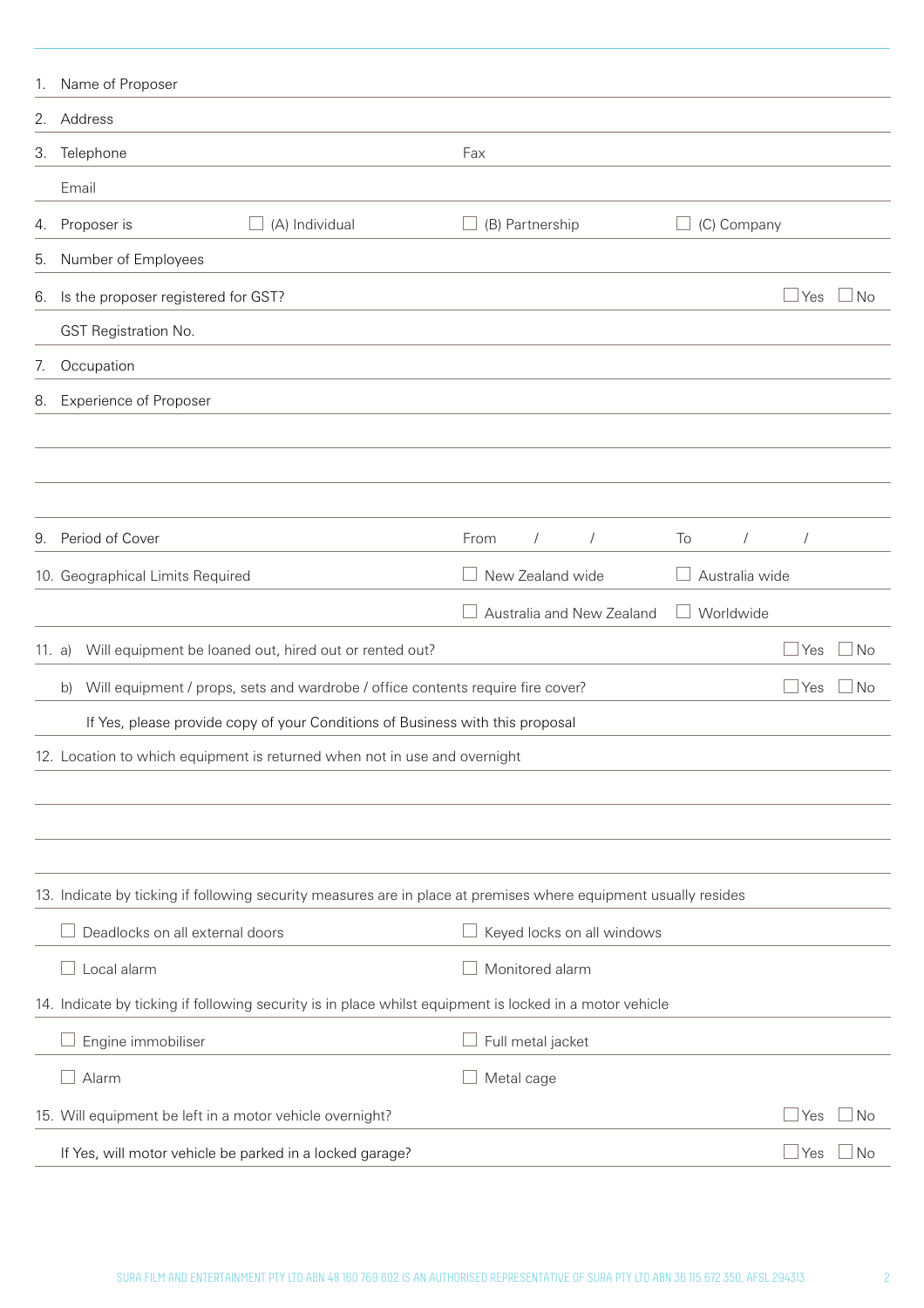If No, how are items protected for transport?

# **MISCELLANEOUS EQUIPMENT SCHEDULE**

| DESCRIPTION OF MAKE<br>AND MODEL                                   | SERIAL NO. | YEAR PURCHASED | ORIGINAL PRICE                                | <b>SUM INSURED</b>                            |
|--------------------------------------------------------------------|------------|----------------|-----------------------------------------------|-----------------------------------------------|
|                                                                    |            |                | $\, \, \raisebox{12pt}{$\scriptstyle \$}$     | \$                                            |
|                                                                    |            |                | ${\boldsymbol{\mathfrak{P}}}$                 | \$                                            |
|                                                                    |            |                | $\, \varphi$                                  | \$                                            |
|                                                                    |            |                | ${\boldsymbol{\mathfrak{P}}}$                 | \$                                            |
|                                                                    |            |                | $\, \, \raisebox{12pt}{$\scriptstyle \circ$}$ | \$                                            |
|                                                                    |            |                | ${\boldsymbol{\mathfrak{P}}}$                 | \$                                            |
|                                                                    |            |                | $\, \, \raisebox{12pt}{$\scriptstyle \circ$}$ | \$                                            |
|                                                                    |            |                | ${\mathbb S}$                                 | \$                                            |
|                                                                    |            |                | ${\mathbb S}$                                 | \$                                            |
|                                                                    |            |                | ${\mathbb S}$                                 | \$                                            |
|                                                                    |            |                | $\, \varphi$                                  | $\, \, \raisebox{12pt}{$\scriptstyle \circ$}$ |
|                                                                    |            |                | $\, \, \raisebox{12pt}{$\scriptstyle \circ$}$ | \$                                            |
|                                                                    |            |                | $\, \, \raisebox{12pt}{$\scriptstyle \circ$}$ | \$                                            |
|                                                                    |            |                | ${\boldsymbol{\mathfrak{P}}}$                 | \$                                            |
|                                                                    |            |                | $\, \, \raisebox{12pt}{$\scriptstyle \$}$     | \$                                            |
|                                                                    |            |                | ${\mathbb S}$                                 | \$                                            |
|                                                                    |            |                | ${\boldsymbol{\mathfrak{P}}}$                 | \$                                            |
| Please use additional sheets as needed                             |            |                |                                               |                                               |
| Note: Each item needs to be insured for its full replacement value |            |                |                                               |                                               |
| 17. Total sums insured                                             |            |                |                                               |                                               |
| Owned equipment<br>a)                                              |            |                |                                               | $\, \, \raisebox{12pt}{$\scriptstyle \circ$}$ |
| Non-owned equipment<br>b)                                          |            |                |                                               | $\, \, \raisebox{12pt}{$\scriptstyle \circ$}$ |
| Office contents<br>$\vert$ C)                                      |            |                |                                               | $\, \, \raisebox{12pt}{$\scriptstyle \circ$}$ |
| Props, sets and wardrobe<br>d)                                     |            |                |                                               | \$                                            |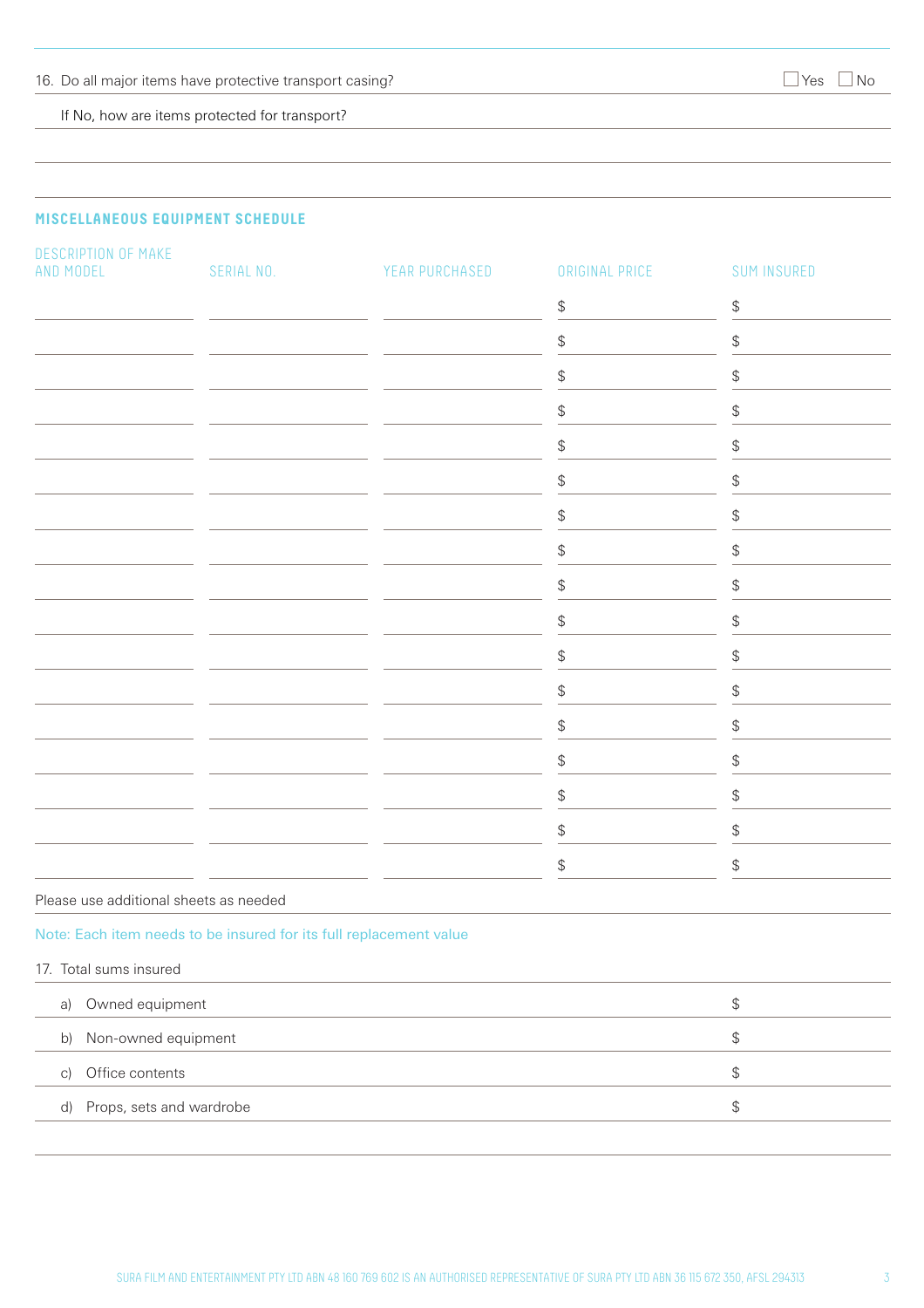| 18. Will any equipment be exposed to hazardous materials, used in stunts or involved in any<br>hazardous activities (e.g. mounted to motor vehicles, shooting from aircraft or watercraft)? | ⊿ Yes<br>$\Box$ No   |
|---------------------------------------------------------------------------------------------------------------------------------------------------------------------------------------------|----------------------|
| If Yes, please provide full details                                                                                                                                                         |                      |
|                                                                                                                                                                                             |                      |
|                                                                                                                                                                                             |                      |
|                                                                                                                                                                                             |                      |
| 19. If the Proposer is a partnership, please provide the names and addresses of each partner                                                                                                |                      |
|                                                                                                                                                                                             |                      |
|                                                                                                                                                                                             |                      |
|                                                                                                                                                                                             |                      |
| 20. If the Proposer is a company or a private business venture, other than a partnership,<br>please supply the names and addresses of each director                                         |                      |
|                                                                                                                                                                                             |                      |
|                                                                                                                                                                                             |                      |
| 21. Have any of the Proposers ever been convicted of a criminal offence relating to arson, fraud or<br>otherwise involving dishonesty?                                                      | $\sqcup$ Yes<br>l No |
| If Yes, please provide full details                                                                                                                                                         |                      |
|                                                                                                                                                                                             |                      |
|                                                                                                                                                                                             |                      |
|                                                                                                                                                                                             |                      |
| 22. Have any of the Proposers                                                                                                                                                               |                      |
| Ever had any insurance declined, cancelled or made the subject of special terms or conditions?<br>a)                                                                                        | l No<br>$\sqcup$ Yes |
| Lodged a claim on an insurance policy (other than for a motor vehicle or a life policy) during<br>b)<br>the past 5 years?                                                                   | No<br>$\sqcup$ Yes   |
| Ever had a claim declined by an insurance company?<br>$\vert$ C)                                                                                                                            | l No<br>$\sqcup$ Yes |
| If Yes to a), b) or c), please provide full details                                                                                                                                         |                      |
|                                                                                                                                                                                             |                      |
| 23. Have any of the Proposers arranged any other insurance through SURA Film and Entertainment<br>or with any other insurer, which covers the subject matter of this proposal?              | No<br>$\Box$ Yes     |
| If Yes, please provide full details                                                                                                                                                         |                      |
|                                                                                                                                                                                             |                      |
|                                                                                                                                                                                             |                      |
|                                                                                                                                                                                             |                      |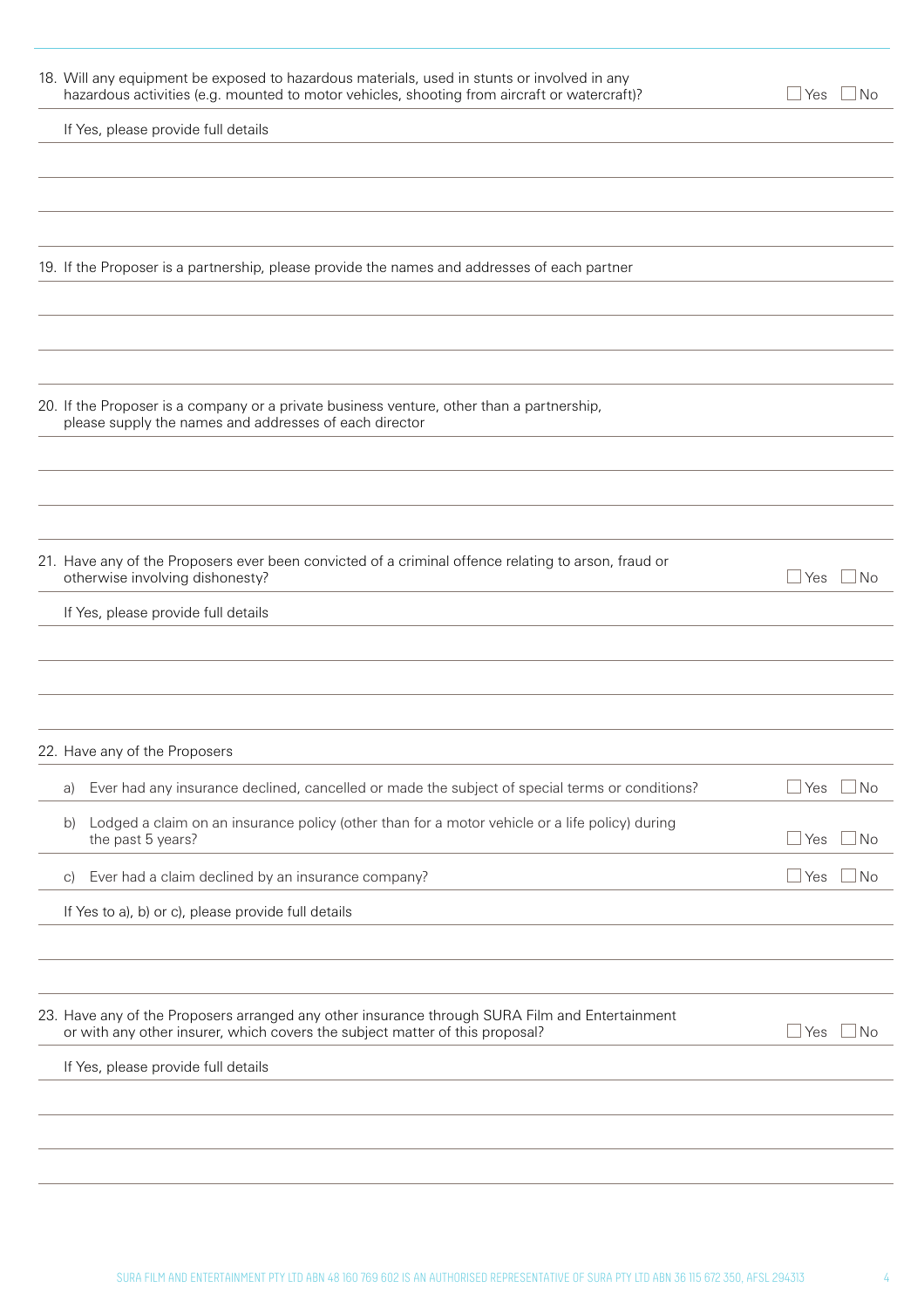| 24. Have any of the Proposers entered into any agreement which would affect your right to make<br>a claim against a responsible Third Party in the event of a claim under the insurance now being<br>proposed? | ⊥Yes □ No          |
|----------------------------------------------------------------------------------------------------------------------------------------------------------------------------------------------------------------|--------------------|
| If Yes, please provide full details                                                                                                                                                                            |                    |
|                                                                                                                                                                                                                |                    |
|                                                                                                                                                                                                                |                    |
|                                                                                                                                                                                                                |                    |
| 25. Is the financial interest of any other person or organisation (for example, a mortgage or other<br>financier, lessor or principal), to be noted on the policy?                                             | $\Box$ Yes<br>⊥No  |
| If Yes, please provide full details                                                                                                                                                                            |                    |
|                                                                                                                                                                                                                |                    |
|                                                                                                                                                                                                                |                    |
|                                                                                                                                                                                                                |                    |
| 26. Have you or any Partner or Director of the business                                                                                                                                                        |                    |
| Ever been declared bankrupt?<br>a)                                                                                                                                                                             | $\Box$ No<br>Yes   |
| If Yes, please provide full details                                                                                                                                                                            |                    |
|                                                                                                                                                                                                                |                    |
|                                                                                                                                                                                                                |                    |
|                                                                                                                                                                                                                |                    |
| Been involved in a company or business which became insolvent or subject to any form of<br>b)<br>solvency administration?                                                                                      | $\Box$ No<br>l Yes |
| If Yes, please provide full details                                                                                                                                                                            |                    |
|                                                                                                                                                                                                                |                    |
|                                                                                                                                                                                                                |                    |
|                                                                                                                                                                                                                |                    |
|                                                                                                                                                                                                                |                    |

Please note: Questions 21 to 24 also apply to any person identified in answers to Questions 19 and 20.